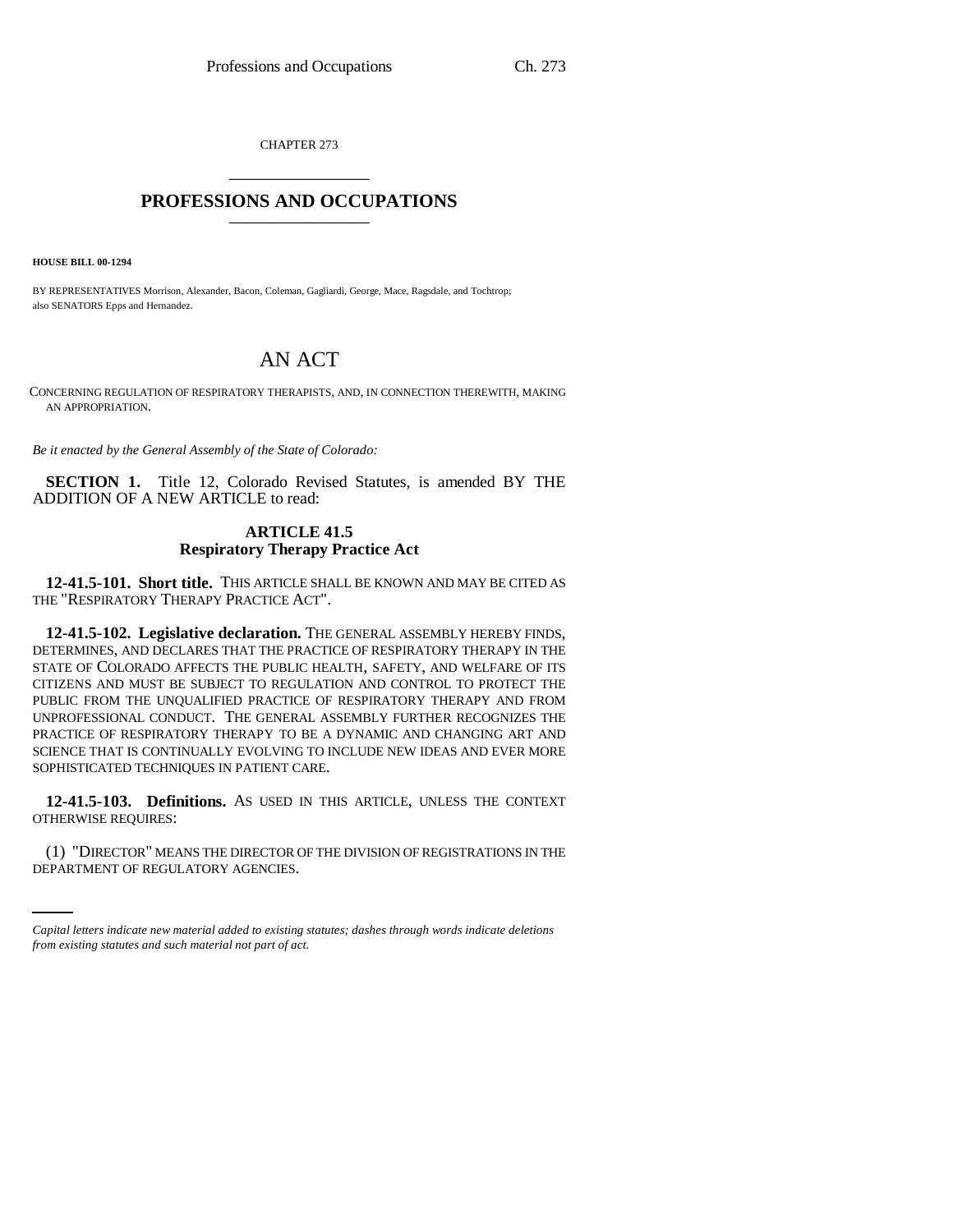(2) "DIVISION" MEANS THE DIVISION OF REGISTRATIONS IN THE DEPARTMENT OF REGULATORY AGENCIES CREATED IN SECTION 24-34-102, C.R.S.

(3) "LICENSEE" MEANS A RESPIRATORY THERAPIST LICENSED PURSUANT TO THIS ARTICLE.

(4) "MEDICAL DIRECTOR" MEANS A LICENSED PHYSICIAN WHO HOLDS SUCH TITLE IN ANY INPATIENT OR OUTPATIENT FACILITY, DEPARTMENT, OR HOME CARE AGENCY, AND WHO IS RESPONSIBLE FOR THE QUALITY, SAFETY, AND APPROPRIATENESS OF THE RESPIRATORY THERAPY PROVIDED.

(5) "RESPIRATORY THERAPIST" MEANS A PERSON WHO IS LICENSED TO PRACTICE RESPIRATORY THERAPY PURSUANT TO THIS ARTICLE.

(6) "RESPIRATORY THERAPY" MEANS PROVIDING THERAPY, MANAGEMENT, REHABILITATION, SUPPORT SERVICES FOR DIAGNOSTIC EVALUATION, AND CARE OF PATIENTS WITH DEFICIENCIES AND ABNORMALITIES WHICH AFFECT THE PULMONARY SYSTEM UNDER THE OVERALL DIRECTION OF A MEDICAL DIRECTOR. RESPIRATORY THERAPY INCLUDES THE FOLLOWING:

(a) DIRECT AND INDIRECT PULMONARY CARE SERVICES THAT ARE SAFE, ASEPTIC, PREVENTATIVE, AND RESTORATIVE TO THE PATIENT;

(b) THE TEACHING OR INSTRUCTION OF THE TECHNIQUES AND SKILL OF RESPIRATORY CARE WHETHER OR NOT IN A FORMAL EDUCATIONAL SETTING;

(c) DIRECT AND INDIRECT RESPIRATORY CARE SERVICES INCLUDING BUT NOT LIMITED TO THE ADMINISTRATION OF PHARMACOLOGICAL, DIAGNOSTIC, AND THERAPEUTIC AGENTS RELATED TO RESPIRATORY CARE PROCEDURES NECESSARY TO IMPLEMENT A TREATMENT, DISEASE PREVENTION, AND PULMONARY REHABILITATIVE OR DIAGNOSTIC REGIMEN PRESCRIBED BY A PHYSICIAN OR ADVANCED PRACTICE NURSE;

(d) OBSERVATION AND MONITORING OF SIGNS, SYMPTOMS, REACTIONS, GENERAL BEHAVIOR, AND GENERAL PHYSICAL RESPONSE TO RESPIRATORY CARE TREATMENT AND DIAGNOSTIC TESTING FOR:

(I) THE DETERMINATION OF WHETHER SUCH SIGNS, SYMPTOMS, REACTIONS, BEHAVIOR, OR GENERAL RESPONSE EXHIBIT ABNORMAL CHARACTERISTICS; OR

(II) THE IMPLEMENTATION BASED ON OBSERVED ABNORMALITIES OF APPROPRIATE REPORTING, REFERRAL, OR RESPIRATORY CARE PROTOCOLS OR CHANGES IN TREATMENT REGIMEN PURSUANT TO A PRESCRIPTION BY A PHYSICIAN OR ADVANCED PRACTICE NURSE OR THE INITIATION OF EMERGENCY PROCEDURES;

(e) THE DIAGNOSTIC AND THERAPEUTIC USE OF THE FOLLOWING IN ACCORDANCE WITH THE PRESCRIPTION OF A PHYSICIAN OR ADVANCED PRACTICE NURSE: ADMINISTRATION OF MEDICAL GASES, EXCLUSIVE OF GENERAL ANESTHESIA; AEROSOLS; HUMIDIFICATION; ENVIRONMENTAL CONTROL SYSTEMS AND BIOMEDICAL THERAPY; PHARMACOLOGIC AGENTS RELATED TO RESPIRATORY CARE PROCEDURES;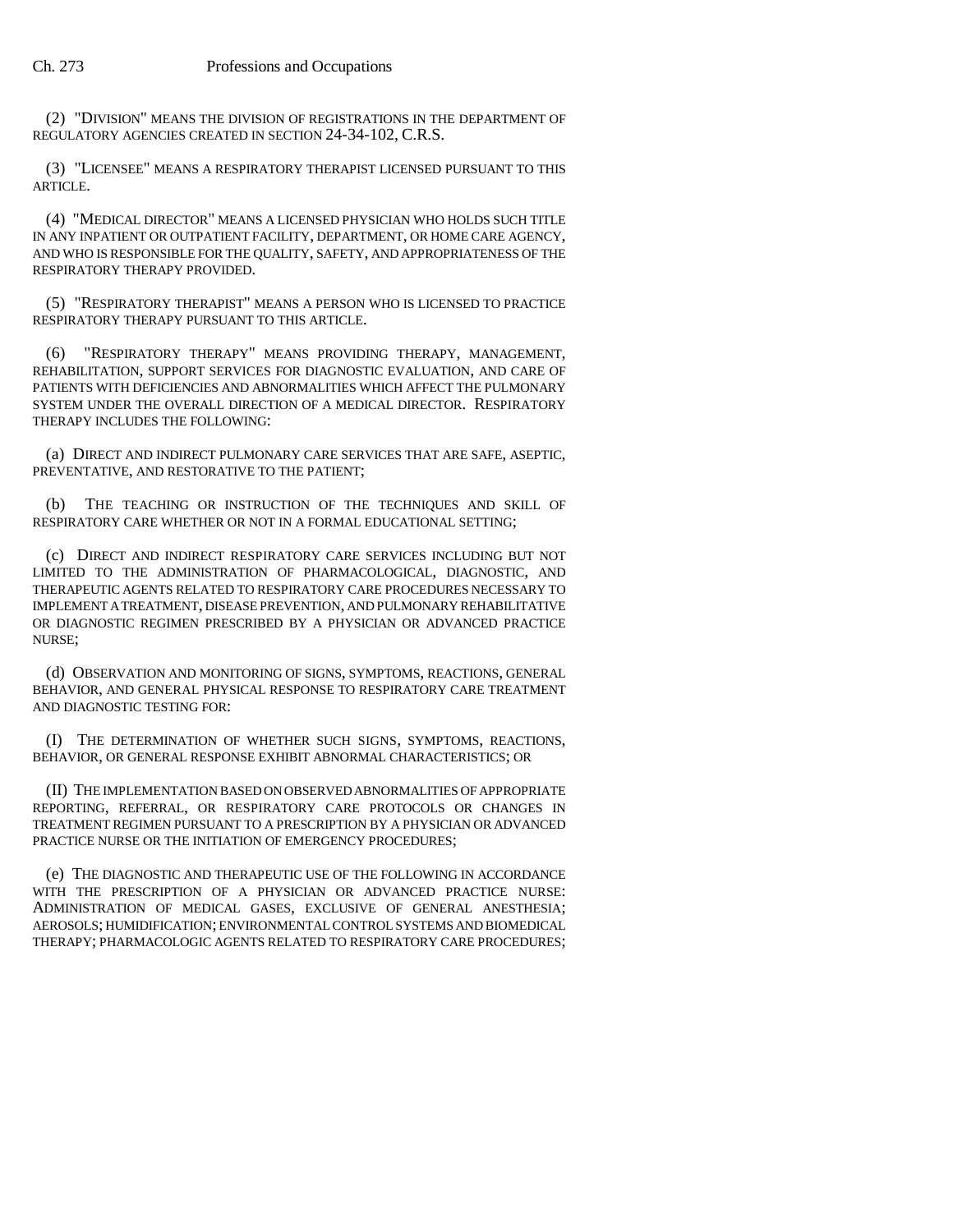MECHANICAL OR PHYSIOLOGICAL VENTILATORY SUPPORT; BRONCHOPULMONARY HYGIENE; RESPIRATORY PROTOCOL AND EVALUATION; CARDIOPULMONARY RESUSCITATION; MAINTENANCE OF THE NATURAL AIRWAYS; INSERTION AND MAINTENANCE OF ARTIFICIAL AIRWAYS; DIAGNOSTIC AND TESTING TECHNIQUES REQUIRED FOR IMPLEMENTATION OF RESPIRATORY CARE PROTOCOLS; COLLECTION OF SPECIMENS FROM THE RESPIRATORY TRACT; OR ANALYSIS OF BLOOD GASES AND RESPIRATORY SECRETIONS AND PARTICIPATION IN CARDIOPULMONARY RESEARCH; AND

(f) THE TRANSCRIPTION AND IMPLEMENTATION OF THE WRITTEN AND VERBAL ORDERS OF A PHYSICIAN PERTAINING TO THE PRACTICE OF RESPIRATORY CARE.

**12-41.5-104. Use of titles restricted.** A RESPIRATORY THERAPIST, BUT NO OTHER PERSON, MAY USE THE TITLE "LICENSED RESPIRATORY THERAPIST" OR THE LETTERS "L.R.T.".

**12-41.5-105. Limitations on authority.** NOTHING IN THIS ARTICLE SHALL BE CONSTRUED AS AUTHORIZING A RESPIRATORY THERAPIST TO PERFORM THE PRACTICE OF MEDICINE, SURGERY, OR ANY OTHER FORM OF HEALING EXCEPT AS AUTHORIZED BY THE PROVISIONS OF THIS ARTICLE.

**12-41.5-106. License - reciprocity - effectiveness - fee.** (1) AN APPLICANT FOR A LICENSE TO PRACTICE RESPIRATORY THERAPY SHALL SUBMIT TO THE DIRECTOR WRITTEN EVIDENCE THAT HE OR SHE IS CREDENTIALED WITH THE NATIONAL BOARD FOR RESPIRATORY CARE AS A CERTIFIED OR REGISTERED RESPIRATORY THERAPIST AND SHALL PAY A FEE AS DETERMINED BY THE DIRECTOR. THE DIRECTOR SHALL HAVE ON FILE THE STANDARDS OF PRACTICE FOR EXAMINATION AND ACCREDITATION BY THE NATIONAL BOARD FOR RESPIRATORY CARE, AND SUCH STANDARDS SHALL BE AVAILABLE TO THE PUBLIC.

(2) THE DIRECTOR SHALL ISSUE A LICENSE TO PRACTICE RESPIRATORY THERAPY TO AN APPLICANT WHO OTHERWISE MEETS THE QUALIFICATIONS SET FORTH IN THIS ARTICLE AND WHO SUBMITS SATISFACTORY PROOF AND CERTIFIES UNDER PENALTY OF PERJURY THAT THE APPLICANT IS EITHER:

(a) CURRENTLY IN POSSESSION OF AN UNRESTRICTED LICENSE IN GOOD STANDING TO PRACTICE RESPIRATORY THERAPY UNDER THE LAWS OF ANOTHER STATE OR TERRITORY OF THE UNITED STATES OR FOREIGN COUNTRY, IF THE QUALIFICATIONS OF THE APPLICANT ARE DEEMED BY THE DIRECTOR TO BE SUBSTANTIALLY EQUIVALENT TO THOSE REQUIRED BY THIS STATE, AND WHETHER THE APPLICANT HAS EVER HAD A DISCIPLINARY ACTION TAKEN IN REGARD TO THE APPLICANT'S LICENSE TO PRACTICE RESPIRATORY THERAPY IN ANOTHER STATE;

(b) HOLDING CREDENTIALS CONFERRED BY THE NATIONAL BOARD FOR RESPIRATORY CARE, WHICH CREDENTIALS HAVE NOT BEEN SUSPENDED OR REVOKED; OR

(c) FUNCTIONING IN THE CAPACITY OF A RESPIRATORY THERAPIST AS OF JULY 1, 2000, AND HAS SUCCESSFULLY PASSED, NO LATER THAN JULY 1, 2001, THE CERTIFICATION OR REGISTRATION EXAMINATION OF THE NATIONAL BOARD FOR RESPIRATORY CARE.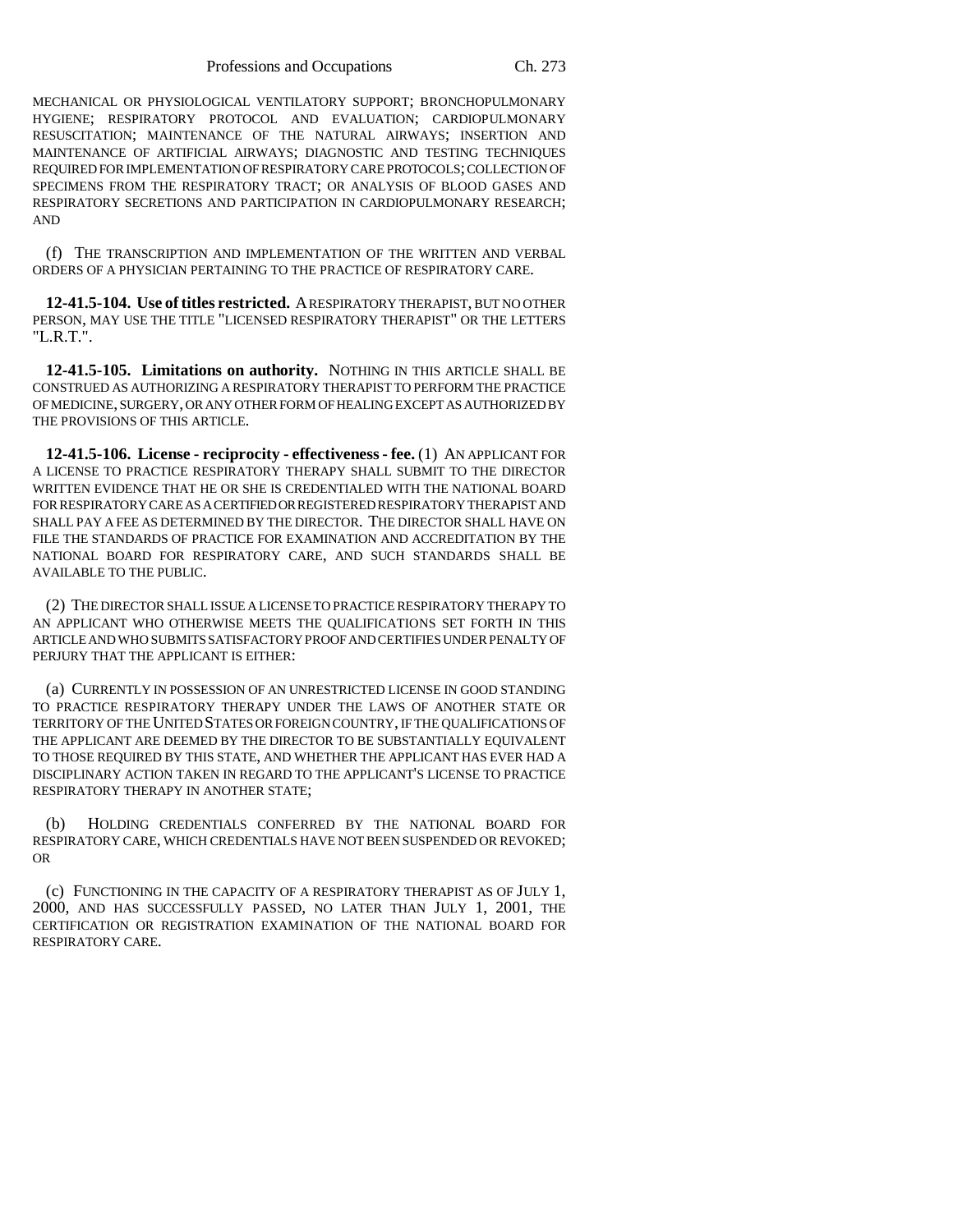### Ch. 273 Professions and Occupations

**12-41.5-107. Renewal of license.** (1) AT LEAST SIXTY CALENDER DAYS PRIOR TO THE EXPIRATION OF A LICENSE, THE DIRECTOR SHALL NOTIFY THE LICENSEE OF THE PENDING EXPIRATION. THE DIRECTOR SHALL MAKE AN EXPIRATION NOTICE AND A RENEWAL FORM AVAILABLE TO THE LICENSEE. BEFORE THE EXPIRATION DATE, THE LICENSEE SHALL COMPLETE THE RENEWAL FORM AND RETURN IT TO THE DIVISION WITH THE RENEWAL FEE.

(2) UPON RECEIPT OF THE COMPLETED RENEWAL FORM AND THE RENEWAL FEE, THE DIRECTOR SHALL ISSUE A LICENSE FOR THE CURRENT RENEWAL PERIOD.

(3) THE DIRECTOR MAY REINSTATE A LAPSED OR EXPIRED LICENSE UPON PAYMENT OF A RENEWAL FEE.

**12-41.5-108. Fees.** ALL FEES COLLECTED UNDER THIS ARTICLE SHALL BE DETERMINED, COLLECTED, AND APPROPRIATED IN THE SAME MANNER AS SET FORTH IN SECTION 24-34-105, C.R.S.

**12-41.5-109. Grounds for action - disciplinary proceedings.** (1) THE DIRECTOR MAY TAKE DISCIPLINARY ACTION AGAINST A LICENSEE IF THE DIRECTOR FINDS THAT SUCH PERSON HAS REPRESENTED HIMSELF OR HERSELF TO BE A LICENSED RESPIRATORY THERAPIST AFTER THE EXPIRATION OR SUSPENSION OF HIS OR HER LICENSE.

(2) THE DIRECTOR HAS THE POWER TO REVOKE, SUSPEND, DENY, REFUSE TO RENEW A LICENSE, PLACE ON PROBATION A LICENSEE, OR ISSUE A CEASE AND DESIST ORDER OR LETTER OF ADMONITION TO A LICENSEE IN ACCORDANCE WITH SUBSECTIONS (3), (4), (5), AND (6) OF THIS SECTION UPON PROOF THAT SUCH PERSON:

(a) HAS PROCURED OR ATTEMPTED TO PROCURE A LICENSE BY FRAUD, DECEIT, MISREPRESENTATION, MISLEADING OMISSION, OR MATERIAL MISSTATEMENT OF FACT;

(b) (I) HAS BEEN CONVICTED OF OR HAS ENTERED AND HAD ACCEPTED BY A COURT A PLEA OF GUILTY OR NOLO CONTENDERE TO:

(A) A FELONY PURSUANT TO SECTION 18-1-105, C.R.S.; OR

(B) ANY CRIME AS DEFINED IN TITLE 18,C.R.S., THAT RELATES TO SUCH PERSON <sup>S</sup> EMPLOYMENT AS A RESPIRATORY THERAPIST.

(II) A CERTIFIED COPY OF THE JUDGMENT OF A COURT OF COMPETENT JURISDICTION OF SUCH CONVICTION OR PLEA SHALL BE PRIMA FACIE EVIDENCE OF SUCH CONVICTION. IN CONJUNCTION WITH ANY DISCIPLINARY PROCEEDING PERTAINING TO THIS PARAGRAPH (b), THE DIRECTOR SHALL BE GOVERNED BY SECTION 24-5-101, C.R.S.

(c) HAS WILLFULLY OR NEGLIGENTLY ACTED IN A MANNER INCONSISTENT WITH THE HEALTH OR SAFETY OF PERSONS UNDER HIS OR HER CARE;

(d) HAS HAD A LICENSE TO PRACTICE RESPIRATORY THERAPY OR ANY OTHER HEALTH CARE OCCUPATION SUSPENDED, REVOKED, OR OTHERWISE SUBJECTED TO DISCIPLINE IN ANY JURISDICTION. A CERTIFIED COPY OF THE ORDER OF SUSPENSION,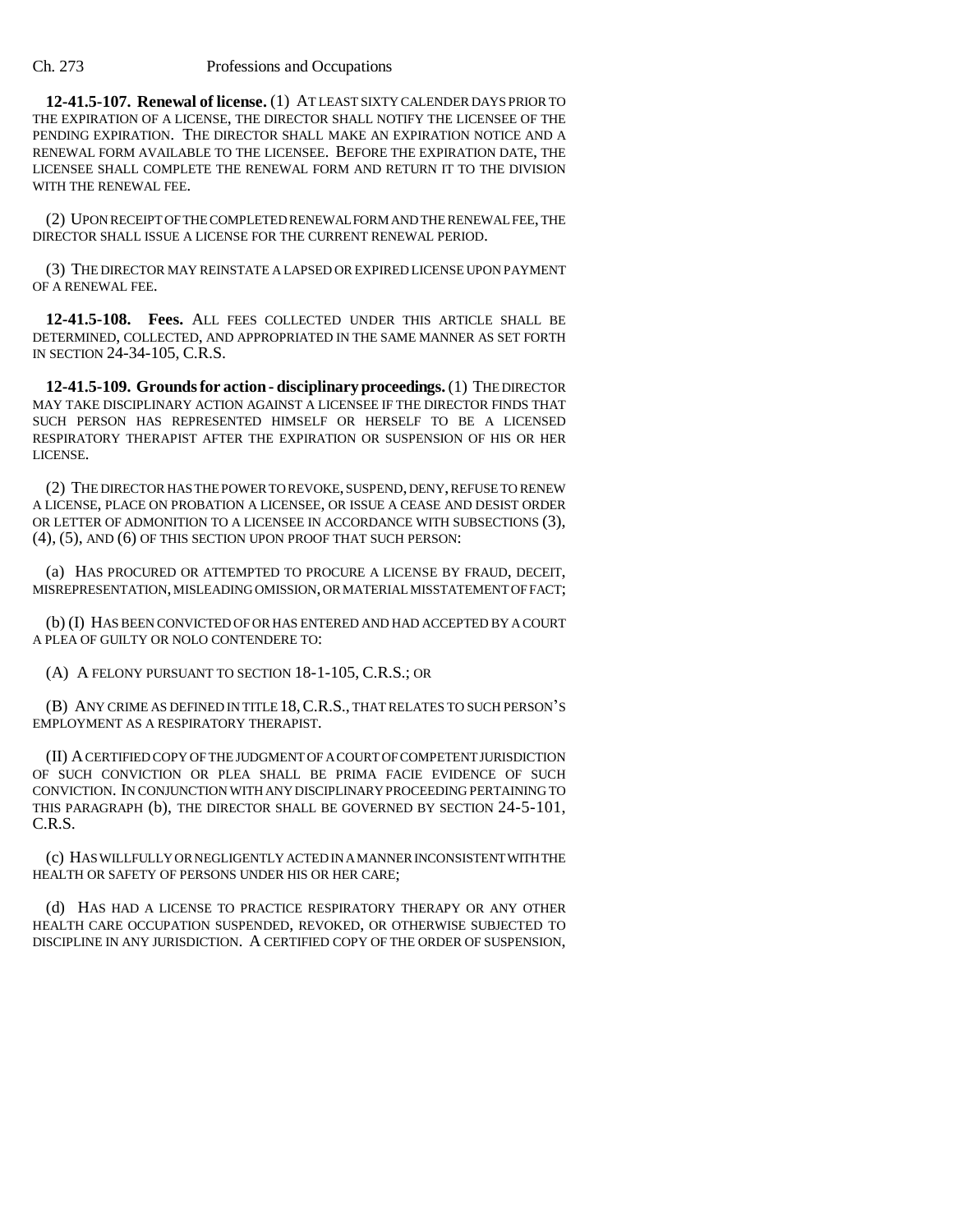REVOCATION, OR DISCIPLINE SHALL BE PRIMA FACIE EVIDENCE OF SUCH SUSPENSION, REVOCATION, OR DISCIPLINE.

(e) HAS VIOLATED THIS ARTICLE OR HAS AIDED OR KNOWINGLY PERMITTED ANY PERSON TO VIOLATE THIS ARTICLE;

(f) PRACTICED RESPIRATORY THERAPY IN A MANNER WHICH FAILED TO MEET GENERALLY ACCEPTED STANDARDS FOR RESPIRATORY THERAPISTS;

(g) HAS NEGLIGENTLY OR WILLFULLY VIOLATED ANY ORDER OR RULE OF THE DIRECTOR PERTAINING TO THE PRACTICE OR LICENSURE OF RESPIRATORY THERAPY;

(h) IS ADDICTED TO OR DEPENDENT ON ALCOHOL OR HABIT-FORMING DRUGS OR IS A HABITUAL USER OF A CONTROLLED SUBSTANCE, AS DEFINED IN SECTION 12-22-303 (7), OR OTHER DRUGS HAVING SIMILAR EFFECTS; EXCEPT THAT THE DIRECTOR HAS THE DISCRETION NOT TO DISCIPLINE THE LICENSE HOLDER IF HE OR SHE IS PARTICIPATING IN GOOD FAITH IN A PROGRAM APPROVED BY THE DIRECTOR DESIGNED TO END SUCH ADDICTION OR DEPENDENCE;

(i) HAS A PHYSICAL OR MENTAL DISABILITY THAT RENDERS HIM OR HER UNABLE TO PRACTICE RESPIRATORY THERAPY WITH REASONABLE SKILL AND SAFETY AND THAT MAY ENDANGER THE HEALTH OR SAFETY OF PERSONS UNDER HIS OR HER CARE;

(j) HAS COMMITTED:

(I) A FRAUDULENT INSURANCE ACT AS DEFINED IN SECTION 10-1-127, C.R.S.;

(II) AN ABUSE OF HEALTH INSURANCE, AS SET FORTH IN SECTION 18-13-119, C.R.S., OR ADVERTISED THROUGH ANY MEDIUM THAT HE OR SHE WILL PERFORM AN ACT PROHIBITED BY SECTION 18-13-119 (3), C.R.S.;

(k) HAS ENGAGED IN ANY OF THE FOLLOWING ACTIVITIES OR PRACTICES:

(I) WILLFUL AND REPEATED ORDERING AND PERFORMANCE, WITHOUT JUSTIFICATION, OF DEMONSTRABLY UNNECESSARY LABORATORY TESTS OR STUDIES;

(II) ADMINISTERING TREATMENT THAT IS DEMONSTRABLY UNNECESSARY, WITHOUT CLINICAL JUSTIFICATION;

(III) FAILING TO OBTAIN CONSULTATIONS OR PERFORM REFERRALS WHEN FAILING TO DO SO IS INCONSISTENT WITH THE STANDARD OF CARE FOR THE PROFESSION; OR

(IV) ORDERING OR PERFORMING, WITHOUT CLINICAL JUSTIFICATION, A SERVICE, PROCEDURE, OR TREATMENT THAT IS CONTRARY TO RECOGNIZED STANDARDS OF THE PRACTICE OF RESPIRATORY THERAPY AS INTERPRETED BY THE DIRECTOR.

(3) EXCEPT AS OTHERWISE PROVIDED IN SUBSECTION (2) OF THIS SECTION, THE DIRECTOR NEED NOT FIND THAT THE ACTIONS THAT ARE GROUNDS FOR DISCIPLINE WERE WILLFUL BUT MAY CONSIDER WHETHER SUCH ACTIONS WERE WILLFUL WHEN DETERMINING THE NATURE OF DISCIPLINARY SANCTIONS TO BE IMPOSED.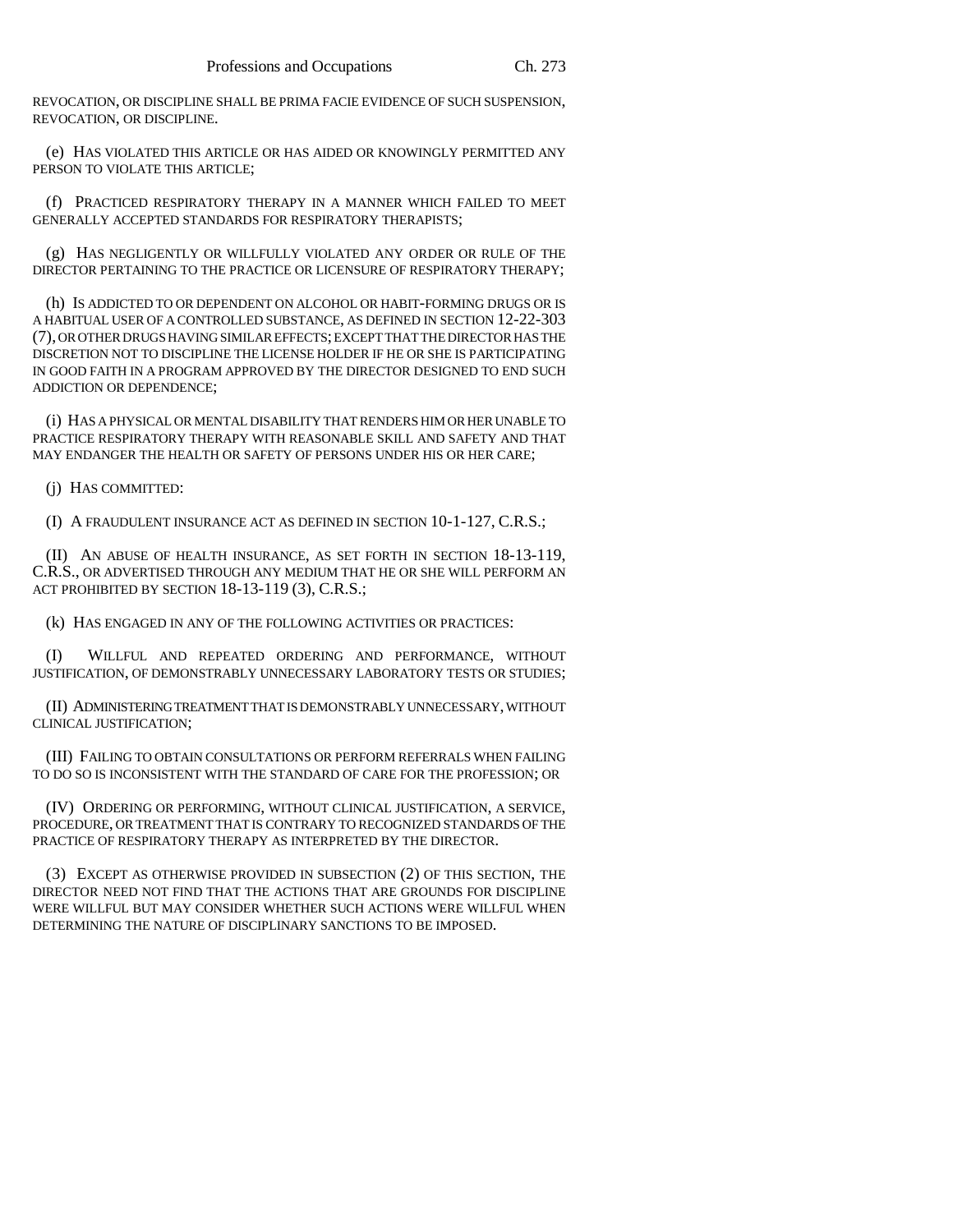### Ch. 273 Professions and Occupations

(4) A DISCIPLINARY PROCEEDING MAY BE COMMENCED WHEN THE DIRECTOR HAS REASONABLE GROUNDS TO BELIEVE THAT A LICENSEE HAS COMMITTED ACTS THAT MAY VIOLATE THIS SECTION.

(5) DISCIPLINARY PROCEEDINGS SHALL BE CONDUCTED PURSUANT TO ARTICLE 4 OF TITLE 24, C.R.S., AND THE HEARING AND OPPORTUNITY FOR REVIEW SHALL BE CONDUCTED PURSUANT TO SUCH ARTICLE BY THE DIRECTOR OR BY AN OF TITLE 24, C.R.S., AND THE HEARING AND OPPORTUNITY FOR REVIEW SHALL BE<br>CONDUCTED PURSUANT TO SUCH ARTICLE BY THE DIRECTOR OR BY AN<br>ADMINISTRATIVE LAW JUDGE, AT THE DIRECTOR'S DISCRETION. THE DIRECTOR HAS THE AUTHORITY TO EXERCISE ALL POWERS AND DUTIES CONFERRED BY THIS ARTICLE DURING SUCH DISCIPLINARY PROCEEDINGS.

(6) IF THE DIRECTOR FINDS THE CHARGES PROVED AND ORDERS THAT DISCIPLINE BE IMPOSED, THE DIRECTOR MAY REQUIRE, AS A CONDITION OF REINSTATEMENT, THAT THE LICENSEE TAKE SUCH THERAPY OR COURSES OF TRAINING OR EDUCATION AS MAY BE NEEDED TO CORRECT ANY DEFICIENCY FOUND.

(7) A FINAL ACTION OF THE DIRECTOR MAY BE JUDICIALLY REVIEWED BY THE COURT OF APPEALS IN ACCORDANCE WITH SECTION 24-4-106 (11), C.R.S., AND JUDICIAL PROCEEDINGS FOR THE ENFORCEMENT OF AN ORDER OF THE DIRECTOR MAY BE INSTITUTED IN ACCORDANCE WITH SECTION 24-4-106, C.R.S.

(8) A PERSON WHO IN GOOD FAITH MAKES A COMPLAINT OR REPORT OR PARTICIPATES IN AN INVESTIGATIVE OR ADMINISTRATIVE PROCEEDING PURSUANT TO THIS ARTICLE SHALL BE IMMUNE FROM LIABILITY, CIVIL OR CRIMINAL, THAT OTHERWISE MIGHT RESULT FROM SUCH ACTION.

(9) AN EMPLOYER OF A RESPIRATORY THERAPIST SHALL REPORT TO THE DIRECTOR ANY DISCIPLINARY ACTION TAKEN AGAINST SUCH THERAPIST OR THE RESIGNATION OF SUCH THERAPIST IN LIEU OF DISCIPLINARY ACTION FOR CONDUCT THAT VIOLATES THIS ARTICLE.

(10) (a) INVESTIGATIONS, EXAMINATIONS, HEARINGS, MEETINGS, AND OTHER PROCEEDINGS OF THE DIRECTOR CONDUCTED PURSUANT TO THIS SECTION SHALL BE EXEMPT FROM ANY LAW THAT REQUIRES:

(I) SUCH PROCEEDINGS TO BE CONDUCTED PUBLICLY; OR

(II) THE MINUTES OR RECORDS OF THE DIRECTOR, WITH RESPECT TO ACTION TAKEN PURSUANT TO THIS SECTION, TO BE OPEN TO THE PUBLIC.

(b) PARAGRAPH (a) OF THIS SUBSECTION (10) SHALL NOT APPLY AFTER THE DIRECTOR HAS MADE A DECISION TO PROCEED WITH A DISCIPLINARY ACTION AND HAS SERVED BY FIRST-CLASS MAIL A NOTICE OF FORMAL COMPLAINT ON THE LICENSEE.

**12-41.5-110. Exceptions.** (1) FOR PURPOSES OF THIS SECTION, "DIRECT SUPERVISION" SHALL MEAN THE SUPERVISION OF THOSE TASKS OR PROCEDURES THAT DO NOT REQUIRE THE PRESENCE OF A RESPIRATORY THERAPIST IN THE ROOM WHERE PERFORMED BUT REQUIRE THE RESPIRATORY THERAPIST'S PRESENCE ON THE PREMISES AND AVAILABILITY FOR PROMPT CONSULTATION AND TREATMENT.

(2) THIS ARTICLE DOES NOT PROHIBIT: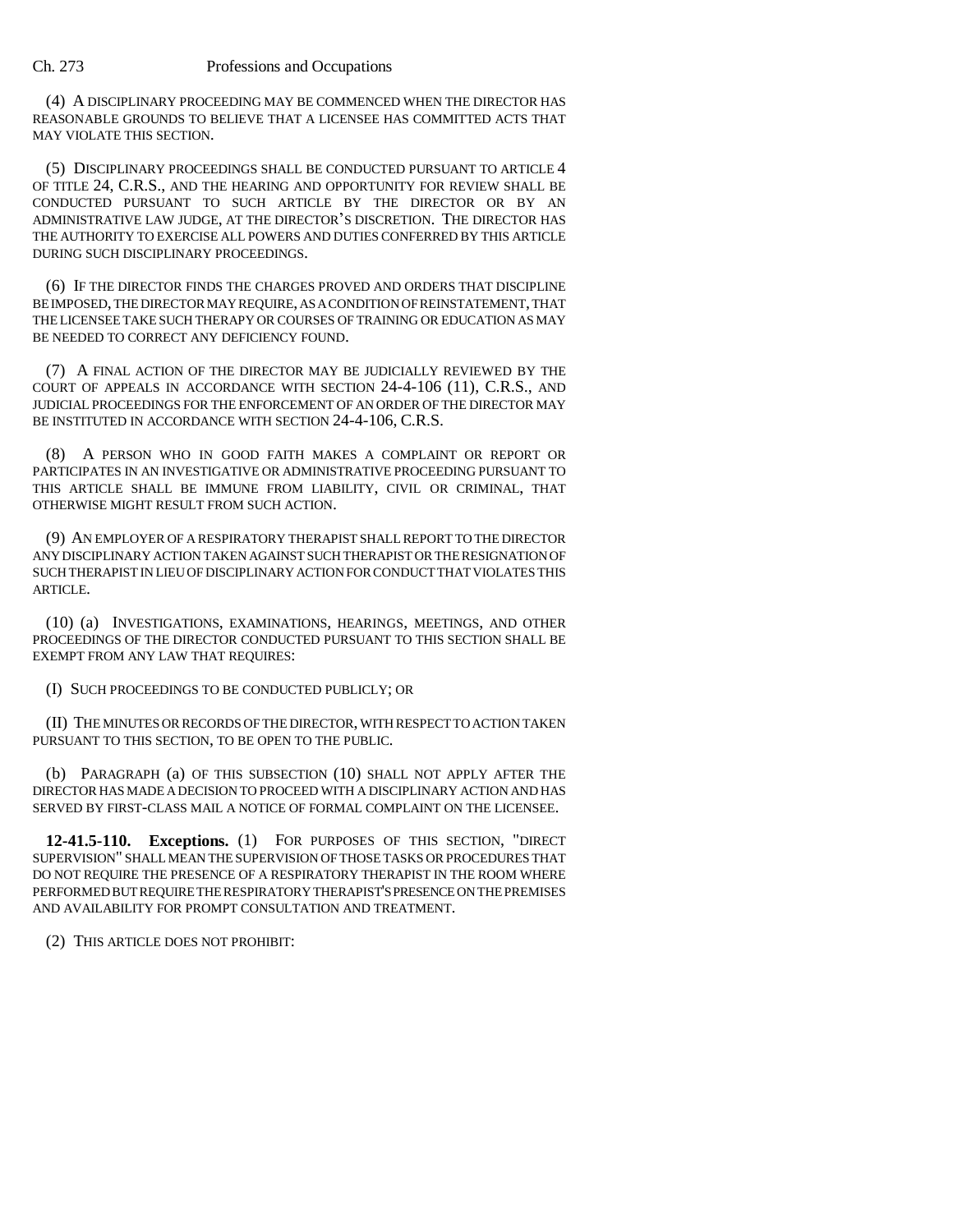(a) ANY PRACTICE OF RESPIRATORY THERAPY THAT IS AN INTEGRAL PART OF A PROGRAM OF STUDY BY STUDENTS ENROLLED IN AN ACCREDITED RESPIRATORY THERAPY PROGRAM. STUDENTS ENROLLED IN RESPIRATORY THERAPY EDUCATION PROGRAMS SHALL BE IDENTIFIED AS "STUDENT RESPIRATORY THERAPISTS" AND SHALL ONLY PROVIDE RESPIRATORY THERAPY UNDER DIRECT SUPERVISION.

(b) SELF-THERAPY BY A PATIENT OR GRATUITOUS THERAPY BY A FRIEND OR FAMILY MEMBER WHO DOES NOT REPRESENT HIMSELF OR HERSELF TO BE A RESPIRATORY THERAPIST;

(c) ANY SERVICE PROVIDED DURING AN EMERGENCY THAT MAY BE INCLUDED IN THE DEFINITION OF THE PRACTICE OF RESPIRATORY THERAPY;

(d) RESPIRATORY THERAPY SERVICES RENDERED IN THE COURSE OF ASSIGNED DUTIES OF PERSONS SERVING IN THE MILITARY OR PERSONS WORKING IN FEDERAL FACILITIES;

(e) RESPIRATORY THERAPY SERVICES RENDERED IN THE COURSE OF ASSIGNED DUTIES OF PERSONS DELIVERING OXYGEN SUPPLIES, INCLUDING THE INSPECTION AND MAINTENANCE OF ASSOCIATED APPARATUS BY A PERSON WHO DOES NOT REPRESENT HIMSELF OR HERSELF AS A RESPIRATORY THERAPIST;

(f) ANY PERSON REGISTERED, CERTIFIED, OR LICENSED IN THIS STATE UNDER THIS TITLE FROM ENGAGING IN THE PRACTICE FOR WHICH SUCH PERSON IS REGISTERED, CERTIFIED, OR LICENSED;

(g) THE PRACTICE BY CERTIFIED PULMONARY FUNCTION TECHNOLOGISTS AND REGISTERED PULMONARY FUNCTION TECHNOLOGISTS WHO HOLD CREDENTIALS FROM AN ORGANIZATION THAT HAS BEEN RECOGNIZED BY THE NATIONAL BOARD FOR RESPIRATORY CARE; OR

(h) THE INSTRUCTION OR TRAINING OF PERSONS TO ADMINISTER EMERGENCY OXYGEN DURING AN AQUATIC EMERGENCY, WHEN SUCH INSTRUCTION OR TRAINING IS PROVIDED BY AN INDIVIDUAL WHO HAS BEEN CERTIFIED TO CONDUCT SUCH INSTRUCTION OR TRAINING BY A NATIONALLY RECOGNIZED CERTIFYING AGENCY.

**12-41.5-111. Practice of medicine prohibited.** SUBJECT TO SECTION 12-36-106 (3) (m), NOTHING IN THIS ARTICLE SHALL BE CONSTRUED TO PERMIT THE PRACTICE OF MEDICINE AS DEFINED IN SECTION 12-36-106.

**12-41.5-112. Prohibited acts.** (1) EXCEPT AS PROVIDED IN SECTION 12-41.5-110, IT IS UNLAWFUL FOR ANY PERSON TO:

(a) PRACTICE RESPIRATORY THERAPY UNLESS LICENSED TO DO SO UNDER THIS ARTICLE;

(b) USE IN CONNECTION WITH HIS OR HER NAME ANY DESIGNATION THAT IMPLIES THAT HE OR SHE IS A CERTIFIED, REGISTERED, OR LICENSED RESPIRATORY THERAPIST, UNLESS SUCH PERSON IS LICENSED PURSUANT TO THIS ARTICLE;

(c) PRACTICE RESPIRATORY THERAPY AS A LICENSED RESPIRATORY THERAPIST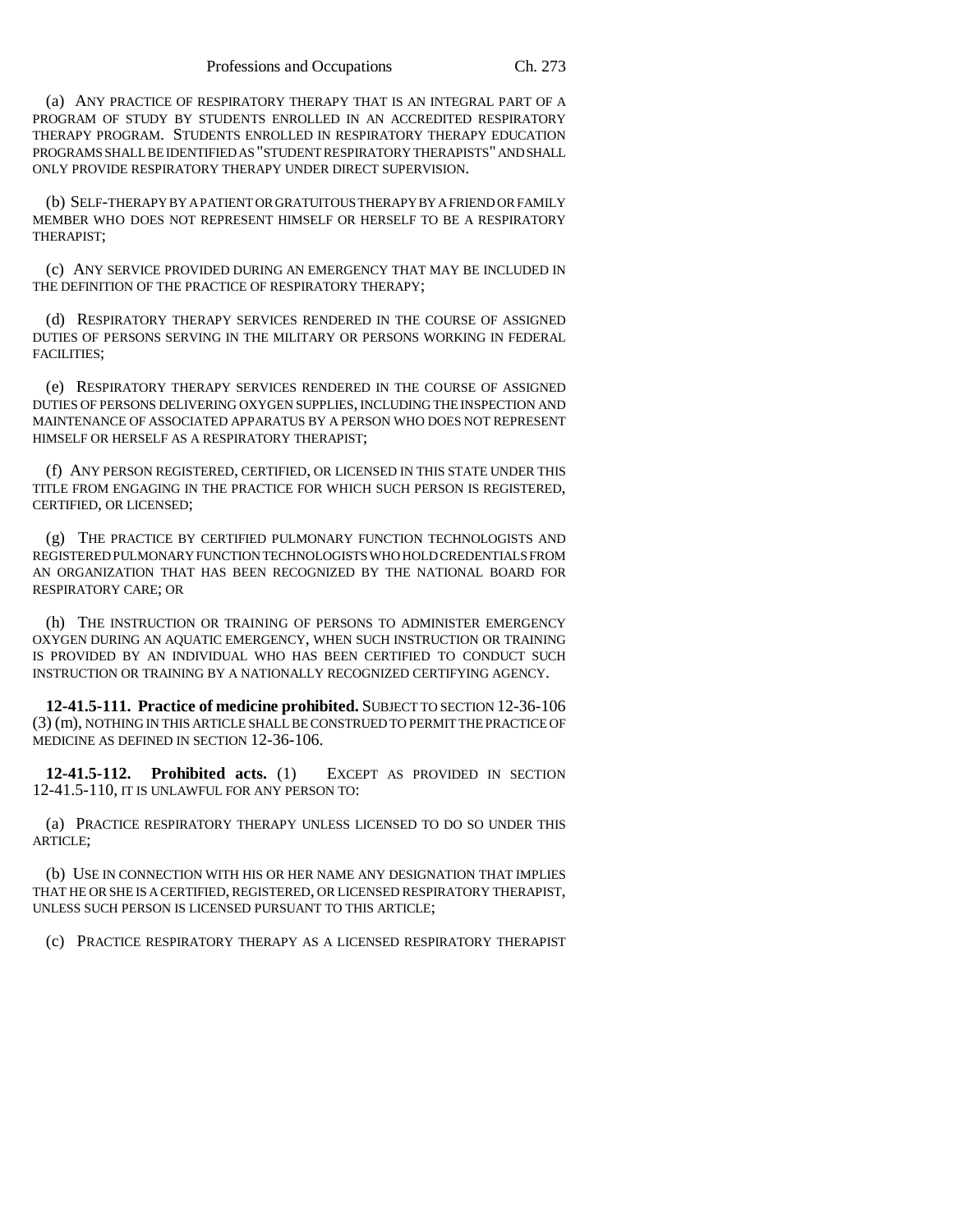DURING THE TIME THAT HIS OR HER LICENSE IS SUSPENDED, REVOKED, OR EXPIRED;

(d) SELL, FRAUDULENTLY OBTAIN, OR FURNISH A LICENSE TO PRACTICE AS A LICENSED RESPIRATORY THERAPIST, OR AID OR ABET SUCH ACTIVITY;

(e) FAIL TO NOTIFY THE DIRECTOR OF THE SUSPENSION, PROBATION, OR REVOCATION OF ANY OF SUCH PERSON S PAST OR CURRENTLY HELD LICENSES, CERTIFICATES, OR REGISTRATIONS REQUIRED TO PRACTICE RESPIRATORY THERAPY IN THIS OR ANY OTHER JURISDICTION;

(f) KNOWINGLY EMPLOY ANY PERSON WHO IS NOT LICENSED IN THE PRACTICE OF RESPIRATORY THERAPY IN THE CAPACITY OF A RESPIRATORY THERAPIST;

(g) PRACTICE RESPIRATORY THERAPY OR REPRESENT ONESELF AS BEING ABLE TO PRACTICE RESPIRATORY THERAPY IN THIS STATE UNLESS SUCH PERSON POSSESSES A VALID LICENSE ISSUED BY THE DIRECTOR IN ACCORDANCE WITH THIS ARTICLE AND ANY RULES AND REGULATIONS ADOPTED UNDER THIS ARTICLE;

(h) OTHERWISE VIOLATE ANY PROVISION OF THIS ARTICLE.

(2) A PERSON WHO VIOLATES ANY PROVISION OF THIS SECTION COMMITS A CLASS 1 MISDEMEANOR AND SHALL BE PUNISHED AS PROVIDED IN SECTION 18-1-106,C.R.S.; EXCEPT THAT IMPRISONMENT SHALL NOT BE IMPOSED FOR ANY SUCH VIOLATION.

**12-41.5-113. Rule-making authority.** THE DIRECTOR SHALL PROMULGATE SUCH RULES AS ARE NECESSARY OR CONVENIENT FOR THE ADMINISTRATION OF THIS ARTICLE.

**12-41.5-114. Severability.** IF ANY PROVISION OF THIS ARTICLE IS HELD TO BE INVALID, SUCH INVALIDITY SHALL NOT AFFECT OTHER PROVISIONS OF THIS ARTICLE THAT CAN BE GIVEN EFFECT WITHOUT SUCH INVALID PROVISION.

**12-41.5-115. Repeal of article - termination of functions.** (1) THIS ARTICLE IS REPEALED, EFFECTIVE JULY 1, 2005.

(2) (a) THE LICENSURE FUNCTIONS OF THE DIRECTOR AS SET FORTH IN THIS ARTICLE ARE REPEALED, EFFECTIVE JULY 1, 2005.

(b) PRIOR TO SUCH REPEAL, SUCH LICENSURE FUNCTIONS SHALL BE REVIEWED PURSUANT TO SECTION 24-34-104, C.R.S.

**SECTION 2.** 10-1-127 (1), Colorado Revised Statutes, is amended to read:

**10-1-127. Fraudulent insurance acts - immunity for furnishing information relating to suspected insurance fraud - legislative declaration.** (1) For purposes of this title, articles 40 to 47 of title 8, and articles 6, 7, 29.5, 32, 33, 35, 36, 38, 40, 41, 41.5, and 43 of title 12, C.R.S., a fraudulent insurance act is committed if a person knowingly and with intent to defraud presents, causes to be presented, or prepares with knowledge or belief that it will be presented to or by an insurer, a purported insurer, a broker, or any agent thereof any written statement as part or in support of an application for the issuance or the rating of an insurance policy or a